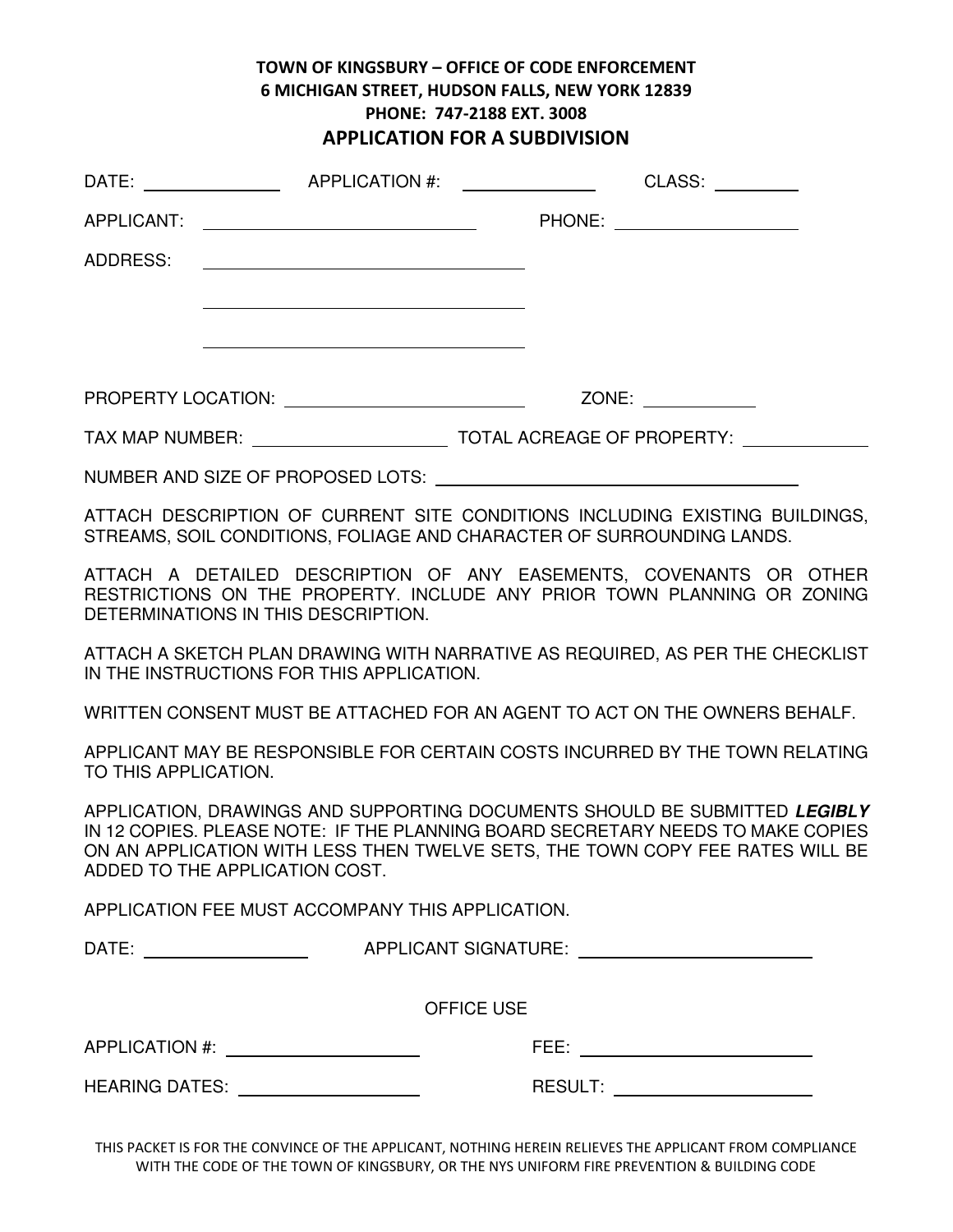## TOWN OF KINGSBURY – OFFICE OF CODE ENFORCEMENT 6 MICHIGAN STREET, HUDSON FALLS, NEW YORK 12839 PHONE: 747-2188 EXT. 3008

#### CHECK LIST FOR SKETCH PLAN OF SUBDIVISION IF YOU ARE UNABLE TO PROVIDE INFORMATION ON SKETCH PLEASE PROVIDE A NARRATIVE DESCRIPTION

- SUBDIVISION NAME, NAME AND ADDRESS OF APPLICANT, OWNER OF PROPERTY, TOWN AND COUNTY IN WHICH SUBDIVISION IS LOCATED.
- ◆ NORTH ARROW, SCALE AND DATE.
- **EXAMPLERTY BOUNDARIES, AND ADJACENT NEIGHBORS.**
- ❖ EXISTING PROMINENT CONTOURS AT 10-FOOT INTERVALS.
- DESCRIPTION OF THE METHOD OF SEWAGE DISPOSAL AND LOCATION, DESIGN AND CONSTRUCTION MATERIALS OF SUCH FACILITIES.
- DESCRIPTION AND METHOD OF SECURING WATER, AND LOCATION, DESIGN AND CONSTRUCTION MATERIALS OF SUCH FACILITIES.
- OTHER ELEMENTS INTEGRAL TO THE PROPOSED DEVELOPMENT AS MAY BE CONSIDERED NECESSARY BY THE PLANNING BOARD OR THE APPLICANT.

### **ACCELERATED MINOR SUBDIVISION PROCEDURE**

THE APPLICANT MAY ELECT TO SUBMIT A COMPLETED APPLICATION, INCLUDING A REPRODUCIBLE PLAT IN ACCORDANCE WITH CHAPTER 240-20 OF ARTICLE IV. IF THE SUBDIVISION IS CLASSIFIED AS MINOR, AND THE APPLICATION IS DEEMED COMPLETE, THE PLANNING BOARD MAY ACCELERATE THE APPROVAL PROCEDURE.

THE COMPLETE TEXT OF THE SUBDIVISION ORDINANCE IS AVAILABLE AND WILL BE PROVIDED WITH ALL MAJOR SUBDIVISION APPLICATIONS AND UPON REQUEST WITH MINOR SUBDIVISION APPLICATIONS.